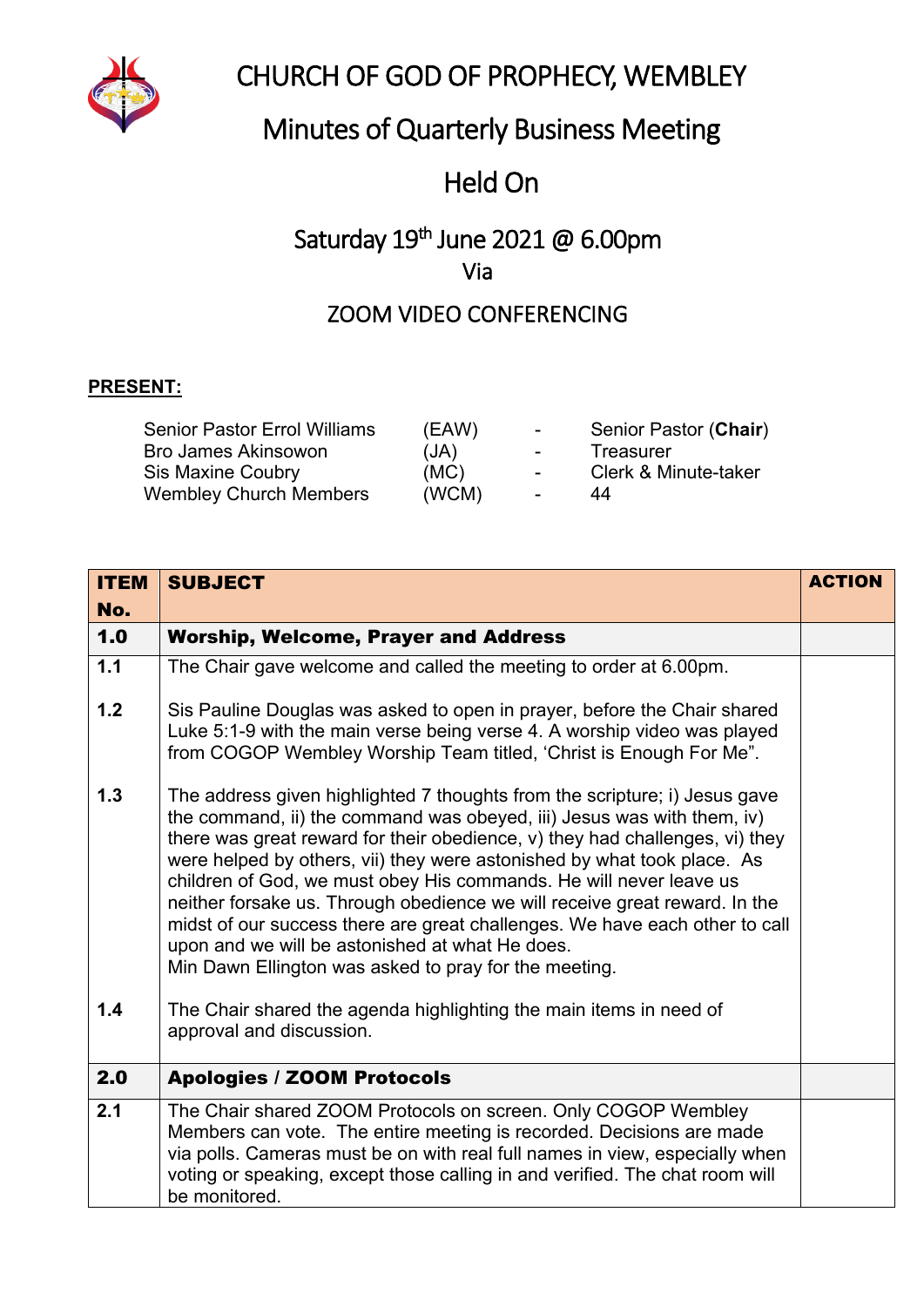| 2.2 | Min Dawn Ellington and Sis Denise Christie were made co-hosts.                                                                                                                                                                                                                                                                            |            |
|-----|-------------------------------------------------------------------------------------------------------------------------------------------------------------------------------------------------------------------------------------------------------------------------------------------------------------------------------------------|------------|
| 2.3 | The meeting was declared open for transactions of business brought forth<br>according to the agenda.                                                                                                                                                                                                                                      |            |
| 2.4 | Apologies were given as follows: Deaconess Gloria Butler.                                                                                                                                                                                                                                                                                 |            |
| 3.0 | <b>COGOP Wembley 2021 Vision</b>                                                                                                                                                                                                                                                                                                          |            |
| 3.1 | The Chair displayed the COGOP Wembley 2021 Vision and gave thanks to<br>those who have been continuously praying over these points.                                                                                                                                                                                                       |            |
| 3.2 | Sis Annette asked how we are participating in the vision with regards the<br>delay in lockdown. The Chair confirmed much of the activities regarding the<br>vision are still going on, but some things are not able to resume until the<br>lockdown is fully lifted. The team will meet again with regards resumption of<br>those things. | <b>MLT</b> |
| 4.0 | Minutes of Previous Business Meeting held 12th March 2021                                                                                                                                                                                                                                                                                 |            |
| 4.1 | The Chair shared minutes of the previous meeting on screen and went<br>through asking for corrections.                                                                                                                                                                                                                                    |            |
| 4.2 | Title: the word 'draft' to be removed.<br>10.3 should read Sis Yvonne Foreman, not Freeman.<br>11.4 should read 'The Chair states all services remain exclusively online<br>apart from Sunday morning services which are also held in the building'.<br>5.6 changed to 5.5.<br>Change clerk signature strip to Sis Maxine Coubry.         |            |
| 4.3 | The Chair asked for a motion to be moved to accept the minutes as<br>approved subject to corrections. Deacon Stanley Golding moved a motion<br>to accept, seconded by Deaconess Shirley Golding.                                                                                                                                          |            |
| 4.4 | The poll was launched for members to accept the minutes by indicating<br>Yes, No or Abstain. Poll results returned as follows:                                                                                                                                                                                                            |            |
|     | Total Voters: 44<br>Yes = $93\%$ No = 0 Abstained = $4\%$                                                                                                                                                                                                                                                                                 | NOTED      |
| 4.5 | Deaconess Shirley Godling's vote was added as using one device with her<br>husband, Deacon Stanley Golding                                                                                                                                                                                                                                |            |
| 4.6 | Minutes were approved as a true record.                                                                                                                                                                                                                                                                                                   |            |
| 5.0 | <b>Matters Arising from Previous Minutes</b>                                                                                                                                                                                                                                                                                              |            |
| 5.1 | CCLI licence has now been purchased.                                                                                                                                                                                                                                                                                                      |            |
| 5.2 | Gas contracts will continue to be reviewed.                                                                                                                                                                                                                                                                                               |            |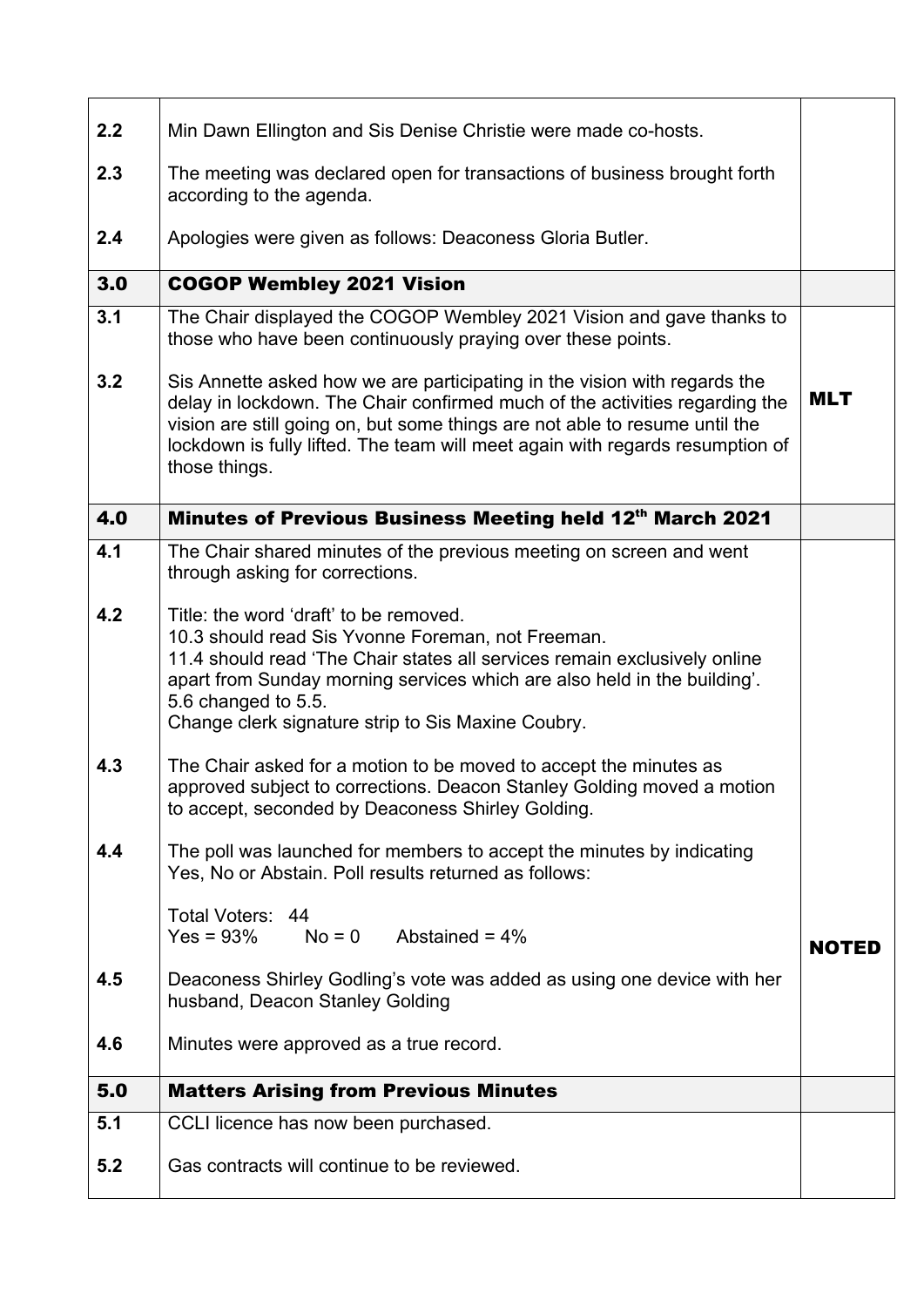| 5.3 | Auxiliary reporting forms with mission statements are designed by<br>corporate office so requests for any changes will have to go to them. This<br>will continue to be looked at.                                                                                                                                                                                                                                                                                                                                                                                                                                                                                                                                                                                                                                                                                                               | <b>EAW</b>        |
|-----|-------------------------------------------------------------------------------------------------------------------------------------------------------------------------------------------------------------------------------------------------------------------------------------------------------------------------------------------------------------------------------------------------------------------------------------------------------------------------------------------------------------------------------------------------------------------------------------------------------------------------------------------------------------------------------------------------------------------------------------------------------------------------------------------------------------------------------------------------------------------------------------------------|-------------------|
| 5.4 | Site redevelopment – There has been no movement from developers only<br>that a 4-year lease has been given to those currently occupying buildings.<br>The team will continue looking at the options but this will cost. They have<br>not contacted the developers, neither have the developers contacted them.<br>The Chair suggested Pastor Lloyd Ellington to follow up developers. Pastor<br>Lloyd informed that we don't want to give the impression that we want to be<br>incorporated, or otherwise, as we are still keeping our options open. Min<br>Dawn and Pastor Lloyd Ellington suggested it best to continue with our<br>plans and not follow up developers at this present time. It was agreed this<br>be brought to the MLT to discuss how to move forward.                                                                                                                      | LE/<br><b>MLT</b> |
| 5.5 | Bro Michael Simpson raised the appointment to National Men's Ministry of<br>Aaron Christopher. Min Jacqui Ferguson explained it is the National Office<br>who made the appointment and not the local church. The Chair confirmed<br>National Office are in control of such appointments.                                                                                                                                                                                                                                                                                                                                                                                                                                                                                                                                                                                                        |                   |
| 5.6 | In relation to the site redevelopment Sis Shez Christopher informed there<br>was already an action plan in place and asked why these plans have not<br>continued. The Chair replied some things have changed and it will need to<br>be reviewed by MLT or the development team on how to move forward.<br>Pastor Lloyd Ellington informed £15K would be required for the continuation<br>of the original plan. However, due to necessary repairs and maintenance<br>being undertaken, finances are being used up so a further meeting needs<br>to be called to discuss these matters. Sis Maxcine Akinsowon asked<br>whether the £10-15K for the feasibility study was still ringfenced. She<br>emphasized that it should not be used for anything else. The Chair<br>explained a lot has changed and hoped the MLT/Development team<br>meeting could be held before the next business meeting. | LE/<br><b>MLT</b> |
| 6.0 | <b>Treasurers Report - End of Year Finance Report</b><br><b>April 2020 to March 2021</b>                                                                                                                                                                                                                                                                                                                                                                                                                                                                                                                                                                                                                                                                                                                                                                                                        |                   |
| 6.1 | Bro James Akinsowon presented the end of year report including the fourth<br>quarter January 2021 to March 2021. He went through the 3rd quarter<br>figures above £1000 beginning with income. Total income £181,828.78.                                                                                                                                                                                                                                                                                                                                                                                                                                                                                                                                                                                                                                                                        |                   |
| 6.2 | Expenditure was presented in the same manner.                                                                                                                                                                                                                                                                                                                                                                                                                                                                                                                                                                                                                                                                                                                                                                                                                                                   |                   |
| 6.3 | Cleaning salary code 2095 relates to caretaker's salary. They are in the<br>process of getting the nominal code labels changed with national office.<br>Cleaning includes deep cleaning and general cleaning of the church. Total<br>expenditure £139,006.76.                                                                                                                                                                                                                                                                                                                                                                                                                                                                                                                                                                                                                                   |                   |
| 6.4 | Bro James Akinsowon acknowledged the treasury team with special<br>recognition to Sis Navlet Sinclair, who has been on the team for 40 years<br>now.                                                                                                                                                                                                                                                                                                                                                                                                                                                                                                                                                                                                                                                                                                                                            |                   |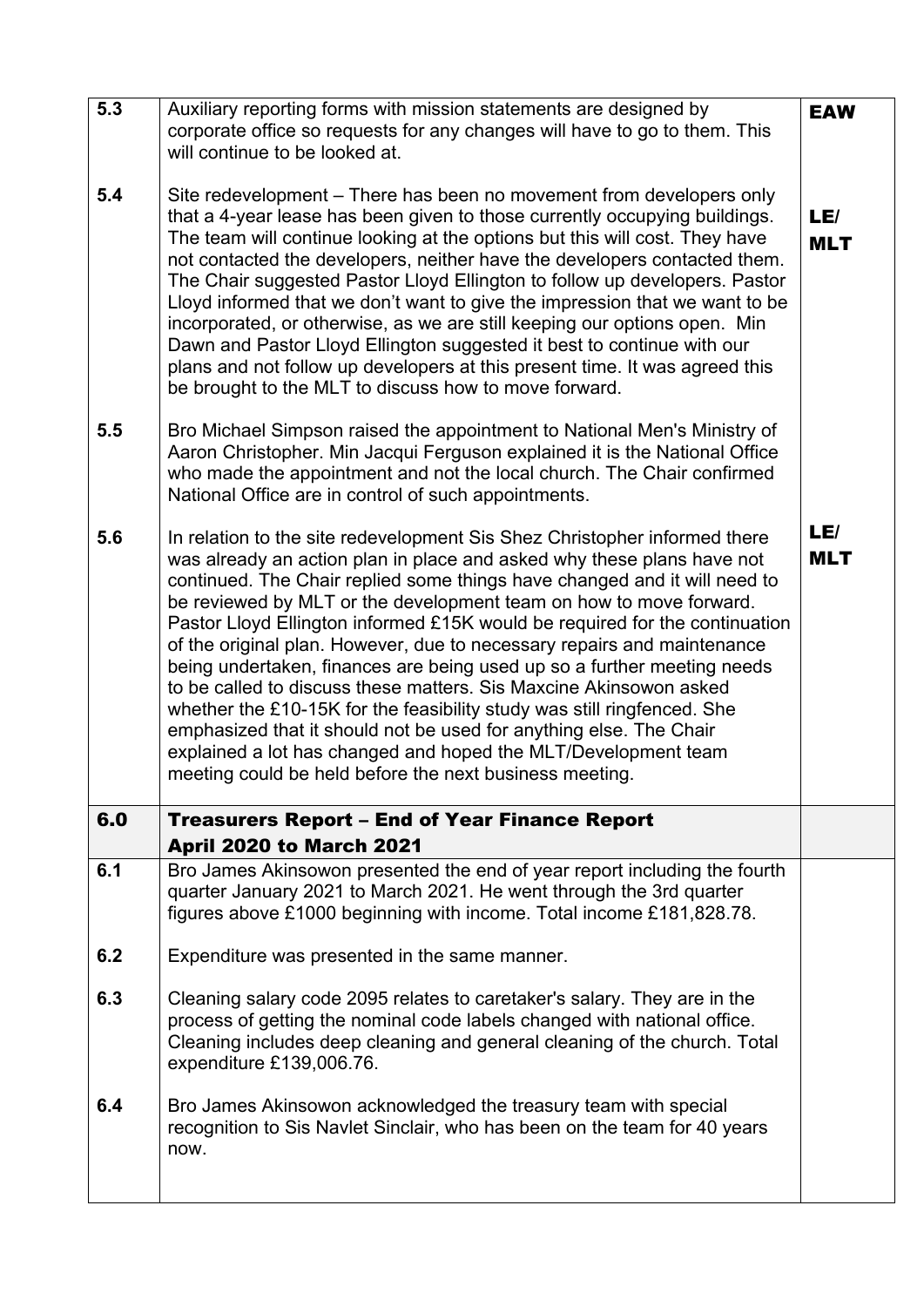| 6.5  | The Chair invited members comments regarding the income. Min Annette                                                                                                                                                                                            |
|------|-----------------------------------------------------------------------------------------------------------------------------------------------------------------------------------------------------------------------------------------------------------------|
|      | Dennis asked of the income from the funerals and where it goes. Bro<br>James confirmed the £11,812.17, is purely streaming of funerals and has                                                                                                                  |
|      | not been allocated to any area by the MLT.                                                                                                                                                                                                                      |
| 6.6  | Bro Michael Simpson queried the exponential jump in the income for<br>March. Bro James confirmed this is due to all the collections from October<br>including March.                                                                                            |
| 6.7  | Min Annette Dennis queried the admin expenditure under code 2100 and<br>what £3,763 consisted of. Bro James confirmed this relates to DBS of 60-<br>70 people in the church.                                                                                    |
| 6.8  | Sis Sherreen Golding asked for clarity of code 2300 expenditure gifts and<br>donations. Bro James confirmed gifts were for seniors and all below the<br>taxable amount so were exempt.                                                                          |
| 6.9  | Min Annette Dennis questioned general church expenses code 2560 of<br>£4,117. Bro James Akinsowon confirmed this included laptop, cameras<br>and equipment for streaming.                                                                                       |
| 6.10 | Min Annette Dennis also question other support ministries which was<br>confirmed included stewardship for Pastor Steve Palmer.                                                                                                                                  |
| 6.11 | Bro Michael Simpson asked if £9K was part of £53K. The Chair clarified<br>that 25% of gift aid receipt is paid to National Office. 25% of £53K amounts<br>to £13K of which £9K has been paid over with a query over the outstanding<br>£4000.                   |
| 6.12 | Sis Maxcine Akinsowon asked if there is Love In Action monies showing on<br>the income. Bro James confirmed Social Action project equals Love In<br>Action until nominal codes can be changed. Code 2870 is the funds that<br>went out of £500. Income was £750 |
| 6.13 | The Chair summarised the report; £181K which includes gift aid over last 3<br>years. £11.8K brought in through live streaming. Expenditure £139K.                                                                                                               |
| 6.14 | Min Dawn Ellington corrected Bro James Akinsowon's misquote of £3,720<br>expenditure that was stated as £3,710.                                                                                                                                                 |
| 6.15 | Sis Denise Christie confirmed the church paid for 85 DBS checks.                                                                                                                                                                                                |
| 6.16 | Pastor Lloyd Ellington queried £250 figure in Social Action that came in for<br>food bank. Bro James confirmed this to be correct.                                                                                                                              |
| 6.17 | Sis Cassandra Burrows queried why the gas bill is £9K+ and we have been<br>in lockdown. Bro James confirmed this is a Direct Debit and will be<br>reviewed at end of the year where any credit will be given.                                                   |
| 6.18 | Min Dawn Ellington queried the phone and internet, code 2440. The chair<br>was invited to explain. BT was charging incorrectly as they linked account                                                                                                           |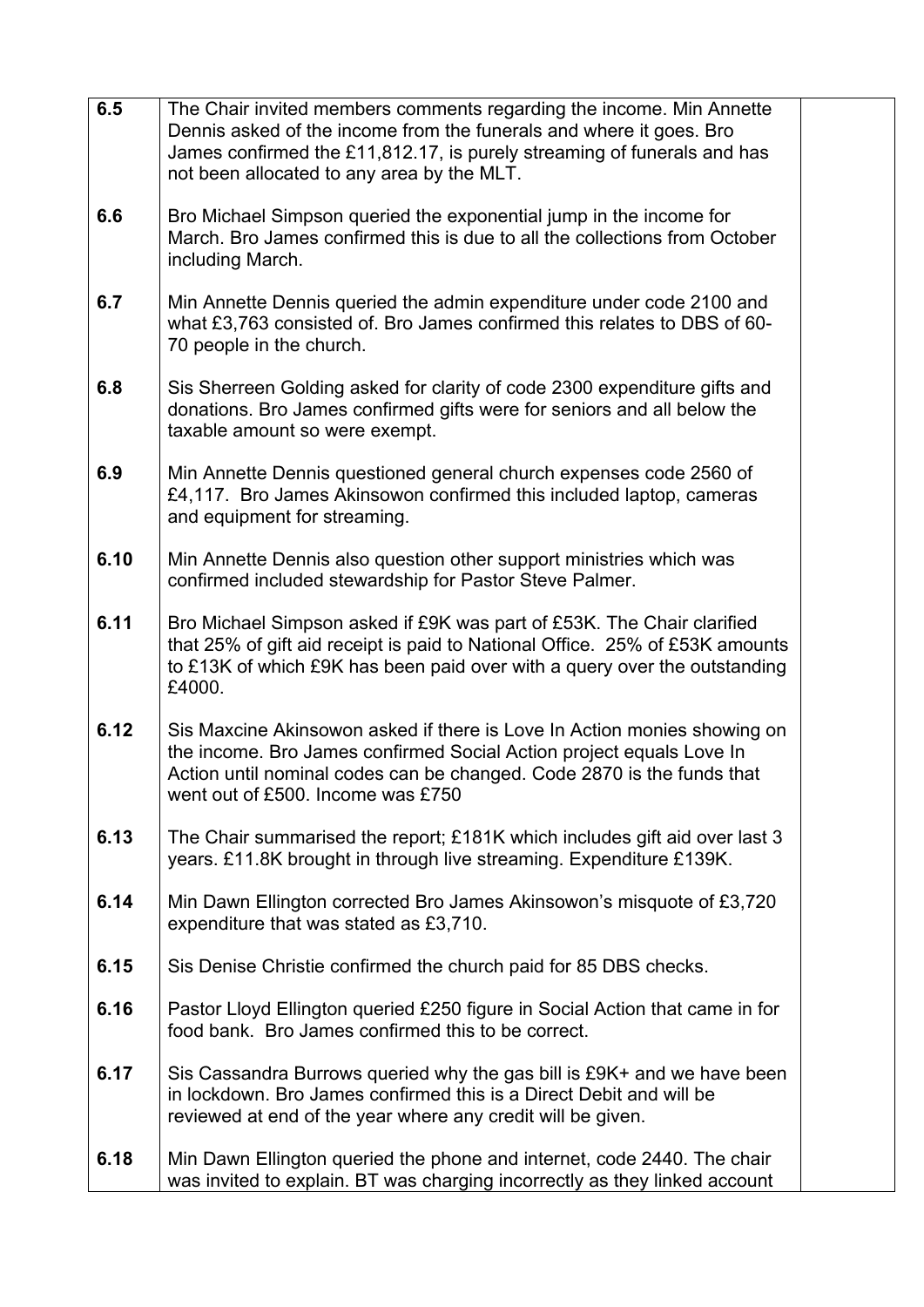|      | with another COGOP account. They accepted their errors and agreed to<br>credit the entire bill, leaving us in credit.                                                                                                                                                                                                                                                                                                                                                                                                                                                                              |           |
|------|----------------------------------------------------------------------------------------------------------------------------------------------------------------------------------------------------------------------------------------------------------------------------------------------------------------------------------------------------------------------------------------------------------------------------------------------------------------------------------------------------------------------------------------------------------------------------------------------------|-----------|
| 6.19 | The Chair asked to move a motion to accept the finance report. Min Dawn<br>Ellington moved a motion to accept the report, seconded by Sis Sherreen<br>Golding.                                                                                                                                                                                                                                                                                                                                                                                                                                     |           |
| 6.20 | Deaconess Shirley Golding asked if the van needs to be repaired to be put<br>back on the road. The Chair confirmed the van is in full working order.                                                                                                                                                                                                                                                                                                                                                                                                                                               |           |
| 6.21 | The Chair launched the poll for members to vote. Results returned as<br>follows:                                                                                                                                                                                                                                                                                                                                                                                                                                                                                                                   |           |
| 6.22 | Total Voters: 44<br>$No = 4\%$ Abstained = $4\%$<br>$Yes = 92\%$                                                                                                                                                                                                                                                                                                                                                                                                                                                                                                                                   |           |
|      | 44 voters, only 40 able to vote due to co-hosting. Deaconess Shirley<br>Golding requested her vote be counted.                                                                                                                                                                                                                                                                                                                                                                                                                                                                                     |           |
| 6.23 | The Treasurer's Report was accepted by members.                                                                                                                                                                                                                                                                                                                                                                                                                                                                                                                                                    |           |
| 6.24 | The Chair commended Sis Navlet Sinclair on her service to the church as<br>part of the treasury team and thanked her for her devoted 40 years' service.<br>Appreciation was given to the team and other workers throughout.                                                                                                                                                                                                                                                                                                                                                                        |           |
| 7.0  | <b>Ministers &amp; Departments Quarterly Reports</b>                                                                                                                                                                                                                                                                                                                                                                                                                                                                                                                                               |           |
|      |                                                                                                                                                                                                                                                                                                                                                                                                                                                                                                                                                                                                    |           |
| 7.1  | The Chair asked for auxiliary reports to be sent to the Clerk. Ministers'<br>reports should be completed on Elvanto. Min Dawn requested auxiliary<br>report be emailed to her again. Sis Denise Christie to action this.                                                                                                                                                                                                                                                                                                                                                                           | <b>DC</b> |
| 7.2  | Sis Yvonne Foreman presented her report to the meeting. Covid 19<br>restrictions still in progress for another 4 weeks to 19th July. She<br>encouraged all to continue to follow protocols. Members were advised to<br>seek advice from GP or herself to discuss in confidence. Government<br>guidelines still apply with the meeting of 6. Advised to continue to follow<br>safeguarding rules. The Risk Assessment in Wembley is the only church<br>that has completed this. Members were congratulated for doing this. Bro<br>Norman Whyte was congratulated for his ongoing work in this area. |           |
| 7.3  | DBS still posing problems for some as they do not have access to<br>computers, etc. Anyone who has not received their application needs to<br>contact Sis Yvonne Foreman. Sis Audrey Rochester at Corporate Office<br>has dedicated Friday to look at Wembley's documents.                                                                                                                                                                                                                                                                                                                         |           |
| 7.4  | Ushers have highlighted that not all are cooperating with track and trace<br>and asked that members please cooperate with them in order to be safe.                                                                                                                                                                                                                                                                                                                                                                                                                                                |           |
| 7.5  | The Chair invited questions from members.                                                                                                                                                                                                                                                                                                                                                                                                                                                                                                                                                          |           |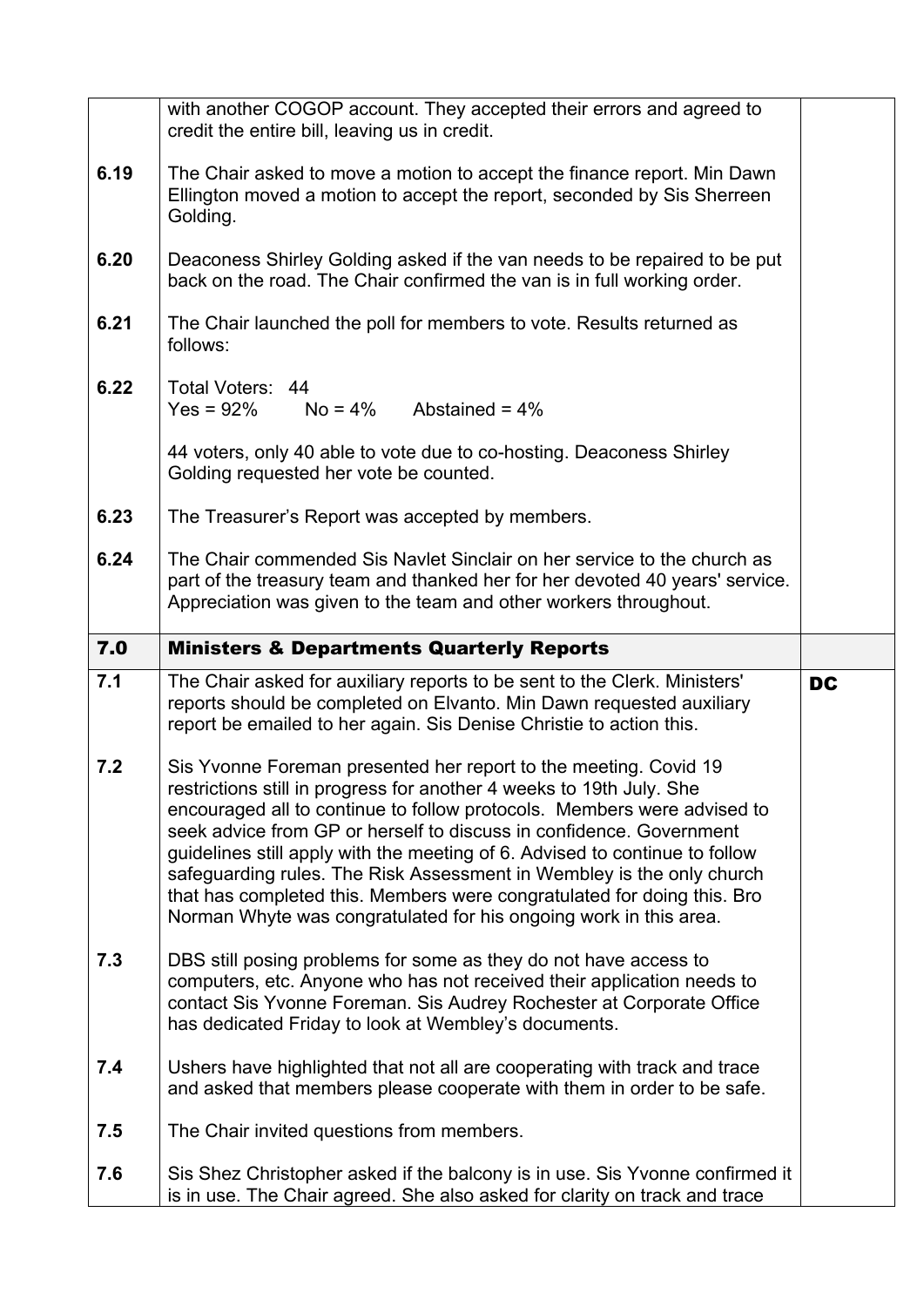| 7.7<br>7.8               | and how it is being operated. Sis Yvonne Foreman confirmed names and<br>contact numbers are taken at the door.<br>Min Jacqui Ferguson stated if we are following government guidelines, we<br>must follow them. If we are doing in excess, then we need to state why.<br>There is no requirement that you have to prove your exemption if you are<br>not wearing a mask. She advised those enforcing them must be sure they<br>have read them and not to put extra burden on attendees.<br>Sis Maxcine Akinsowon asked about the position regarding the AC<br>ventilation in the church. Pastor Lloyd Ellington informed we are still waiting<br>for Anglia to come back to us. Another company that gives various<br>discounts and manufactures windows has requested a ZOOM meeting with<br>the Senior Pastor. He will be inviting them to a meeting once he has the<br>date of the next MLT meeting.                                                                                                                             | LE         |
|--------------------------|-------------------------------------------------------------------------------------------------------------------------------------------------------------------------------------------------------------------------------------------------------------------------------------------------------------------------------------------------------------------------------------------------------------------------------------------------------------------------------------------------------------------------------------------------------------------------------------------------------------------------------------------------------------------------------------------------------------------------------------------------------------------------------------------------------------------------------------------------------------------------------------------------------------------------------------------------------------------------------------------------------------------------------------|------------|
| 8.0                      | <b>Pastor's Report - Presented after AOB</b>                                                                                                                                                                                                                                                                                                                                                                                                                                                                                                                                                                                                                                                                                                                                                                                                                                                                                                                                                                                        |            |
| 8.1<br>8.2<br>8.3<br>8.4 | Pastor Errol Williams presented his report as follows:<br>65 online bible studies<br>65 prayer meetings, attended 55<br>$\bullet$<br>13 Illuminate evening services - Rob Clarke assisting<br>$\bullet$<br>15 Funerals including online streaming funeral services<br>$\bullet$<br>3 Women's Connect services<br>Hosted corporate day of prayer and fasting<br>$\bullet$<br>Meets with Bishop Tedroy Powell most Tuesdays<br>$\bullet$<br>No home visits recorded as most work is done over the phone<br>The Chair invited questions regarding his report. Pastor Janet Lawrence<br>asked if she can bring a present in for one of the fathers, on Father's Day<br>service. The Chair confirmed this is ok.<br>Sis Sherreen Golding asked for confirmation of whether he has had a day<br>off within the last quarter. The Chair couldn't confirm this but a 2-night hotel<br>stay was gifted for him and his wife.<br>Min Jacqui Ferguson asked for clarity of Pastor Errol's next scheduled day<br>off. He will let members know. | <b>EAW</b> |
| 9.0                      | <b>Any Other Business</b>                                                                                                                                                                                                                                                                                                                                                                                                                                                                                                                                                                                                                                                                                                                                                                                                                                                                                                                                                                                                           |            |
| 9.1                      | Sis Sherreen Golding commended the AV and PA team in improving the<br>sound and visual quality for services streaming out on a Sunday. The Chair<br>appreciated Min Lloyd Ellington for his hard work as well as Sis Ashley<br>Silvera for stepping in.                                                                                                                                                                                                                                                                                                                                                                                                                                                                                                                                                                                                                                                                                                                                                                             |            |
| 9.2                      | Sis Maxcine Akinsowon commended the zoom services and hopes it<br>continues after lockdown. She put forward a suggestion for a bereavement<br>team which includes a counsellor to support the bereaved after the funeral                                                                                                                                                                                                                                                                                                                                                                                                                                                                                                                                                                                                                                                                                                                                                                                                            | <b>MA</b>  |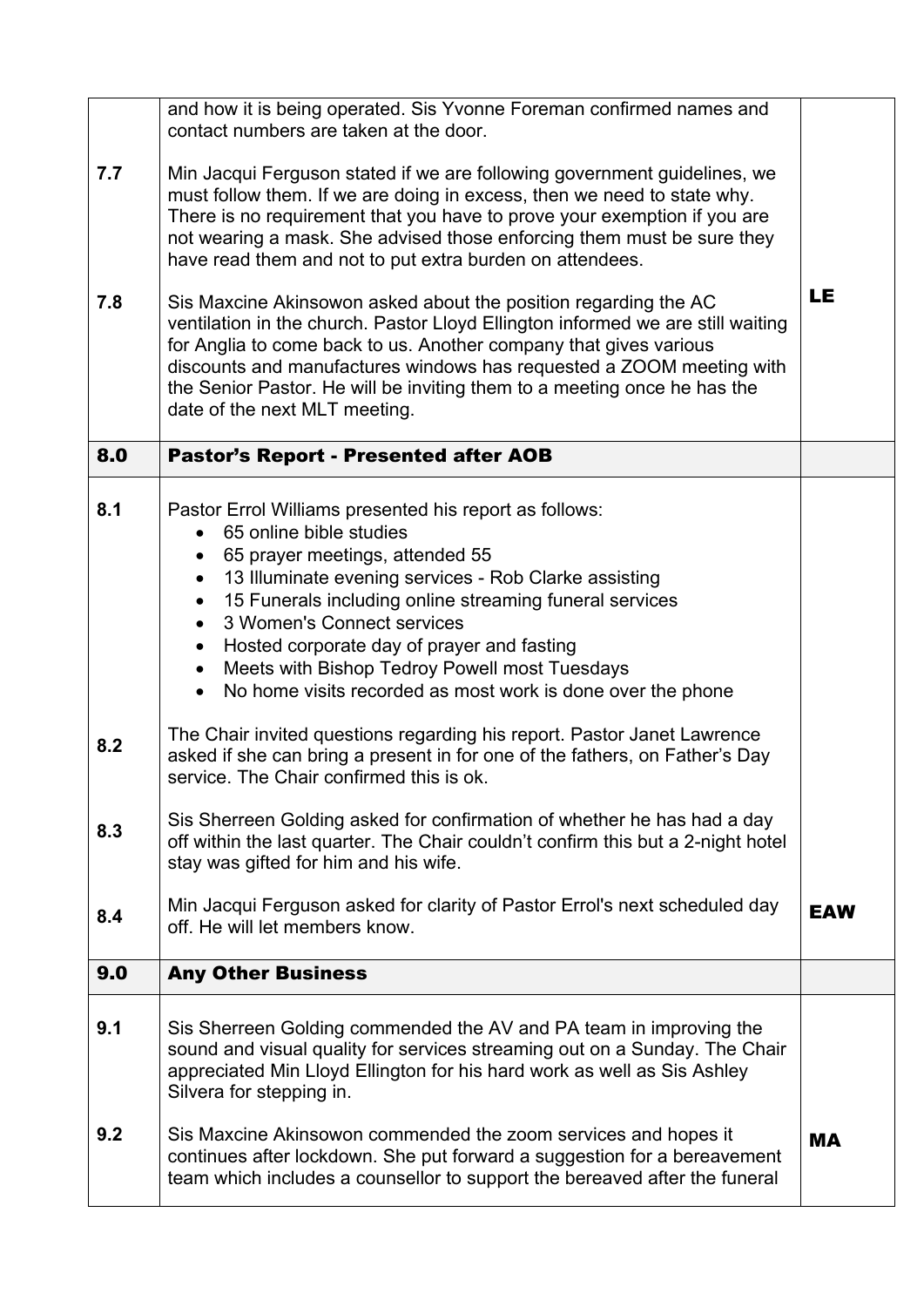|      | has passed. The Chair asked her to put a proposal forward for MLT<br>discussion,                                                                                                                                                                                                                                                                                                                                                                                                                                                                                                         |              |
|------|------------------------------------------------------------------------------------------------------------------------------------------------------------------------------------------------------------------------------------------------------------------------------------------------------------------------------------------------------------------------------------------------------------------------------------------------------------------------------------------------------------------------------------------------------------------------------------------|--------------|
| 9.3  | Sis Maxcine Akinsowon made reference to items 6.18-6.20 of the previous<br>minutes, requesting an update, regarding Pastor Steve Palmer's<br>contribution, especially now he is appointed as Men's Ministry Director. The<br>Chair informed that Pastor Steve will continue to receive £600. However,<br>this is due to be reviewed regards increasing the amount. The MLT will<br>discuss and come back to the business meeting after discussion. Bro<br>James Akinsowon confirmed £600 support has been agreed for the last two<br>years and this year a further £600 has been agreed. | <b>MLT</b>   |
| 9.4  | Min Dawn Ellington highlighted the surplus this year of nearly £43K and<br>suggested some be ringfenced for air conditioning, along with some<br>fundraising, Sis Evadney Stewart and Sis Dawnisha Payton have agreed to<br>come on board to do this in July.                                                                                                                                                                                                                                                                                                                            | <b>EAW</b>   |
| 9.5  | Sis Sherreen Golding suggested to add a text number to make contact after<br>the Sunday services if there is anyone who is saved from the service, or in<br>need of help or support. The Chair asked Sis Denise Christie to note this.                                                                                                                                                                                                                                                                                                                                                   |              |
| 9.6  | Sis Sherreen Golding also asked if there is any feedback from regional<br>pastors that we can get on how they are doing and if they can be invited to<br>our Sunday service to give a message or have a joint service. The Chair<br>confirmed two of our region churches have lost their place of worship.                                                                                                                                                                                                                                                                               | <b>MLT</b>   |
|      | a. The Chair informed Pastor Delaney Brown has requested a joint<br>service which Pastor Errol Williams has agreed.<br>b. Pastor Lupita Poorman s struggling with her church and we can<br>support in this area. This is to be discussed further at MLT.                                                                                                                                                                                                                                                                                                                                 | <b>NOTED</b> |
| 9.7  | Min Dawn Ellington informed that Sentient is still in operation and can be<br>contacted regarding bereavement and support.                                                                                                                                                                                                                                                                                                                                                                                                                                                               |              |
| 9.8  | Min Dawn Ellington went on to ask whether Plaistow church had found a<br>building yet and whether Enfield church was back in their building. The<br>Chair informed he was unaware of these churches losing their buildings.                                                                                                                                                                                                                                                                                                                                                              |              |
| 9.9  | The Chair presented his Pastor's report. (See item 7.00)                                                                                                                                                                                                                                                                                                                                                                                                                                                                                                                                 |              |
| 9.10 | The Chair thanked all for their support. Min Jacqui Ferguson was asked to<br>close out in prayer. The Chair wished a Happy Father's Day to all fathers.                                                                                                                                                                                                                                                                                                                                                                                                                                  |              |
|      | Meeting ended: 8.40pm                                                                                                                                                                                                                                                                                                                                                                                                                                                                                                                                                                    |              |
| 10.0 | DATE OF NEXT MEETING                                                                                                                                                                                                                                                                                                                                                                                                                                                                                                                                                                     |              |
|      | Date of Next Meeting:<br><b>TBC</b>                                                                                                                                                                                                                                                                                                                                                                                                                                                                                                                                                      |              |